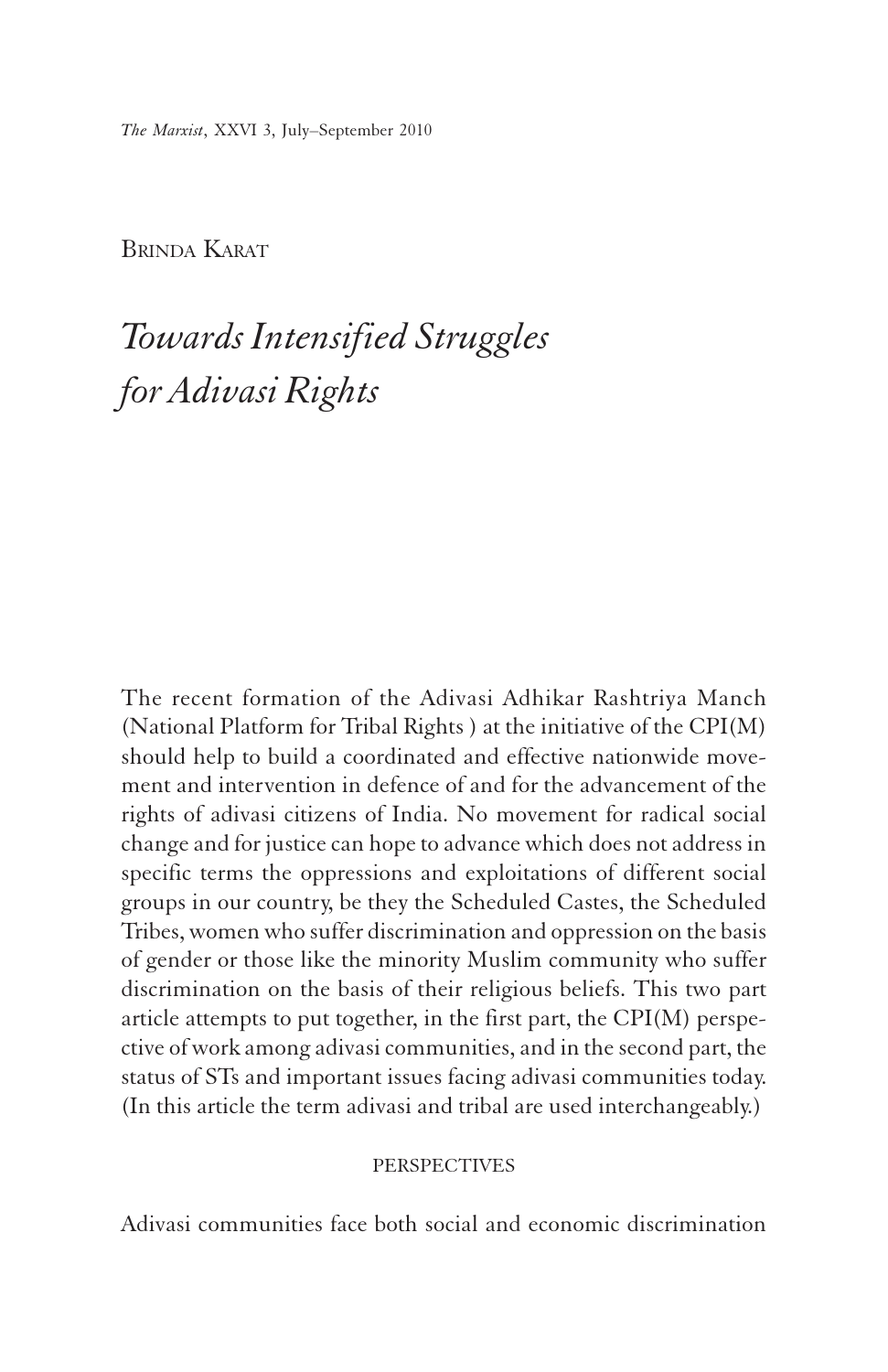and exploitation. Historically adivasi communities played a glorious role in the struggle against the colonial rulers and equally against feudal landlord subjugation It is a measure of the arrogance of dominant historical narration that the role of adivasi communities in India's freedom struggle is downplayed. The heritage of resistance and heroic deeds against injustice runs deep in the culture and traditions of many adivasi communities spread across India. In today's context, the large majority of adivasis belong to the exploited classes and thus form a most important contingent, in class terms, in the struggle for revolutionary social change.

The overriding characteristic of the exploitation of adivasi communities is the alienation from their land, livelihood and common ownership of forest resources through violent and coercive displacement from their original habitations, from the colonial period onwards. This process was greatly intensified by the postindependence policies of capitalism followed by successive Governments of independent India, till the present day though the process differs from region to region. In describing the situation of adivasi communities the Party Programme in Para 5.6 states "the adivasi and tribal people who constitute seven crore (8.43 crores in 2001 census) of the population are victims of brutal capitalist and semi-feudal exploitation. Their lands are alienated from them, the right to forests denied and they are a source of cheap and bonded labour for the contractors and landlords. In some States there are compact areas inhabited by adivasi people who have their own distinct languages and culture…. The capitalist-landlord contractor nexus constantly seeks to disrupt their traditional solidarity .. denies their legitimate rights and suppresses them with brutal force…"

In the current phase of neo-liberal policies, capitalism has spread to adivasi inhabited villages through intensified and aggressive takeover by corporates of adivasi and forest land, facilitated by Government policies for mining and quarrying akin to a process of primitive accumulation. It is a tragic reality that the country's poorest people, adivasi communities, live on the country's richest land in the form of mineral wealth. Valuable iron ore, bauxite, coal, stone quarries and so on can be found in areas under the Fifth Schedule or in other adivasi dominated areas. The nexus of capitalist-trader-contractorcorrupt forest department official has been joined by touts of big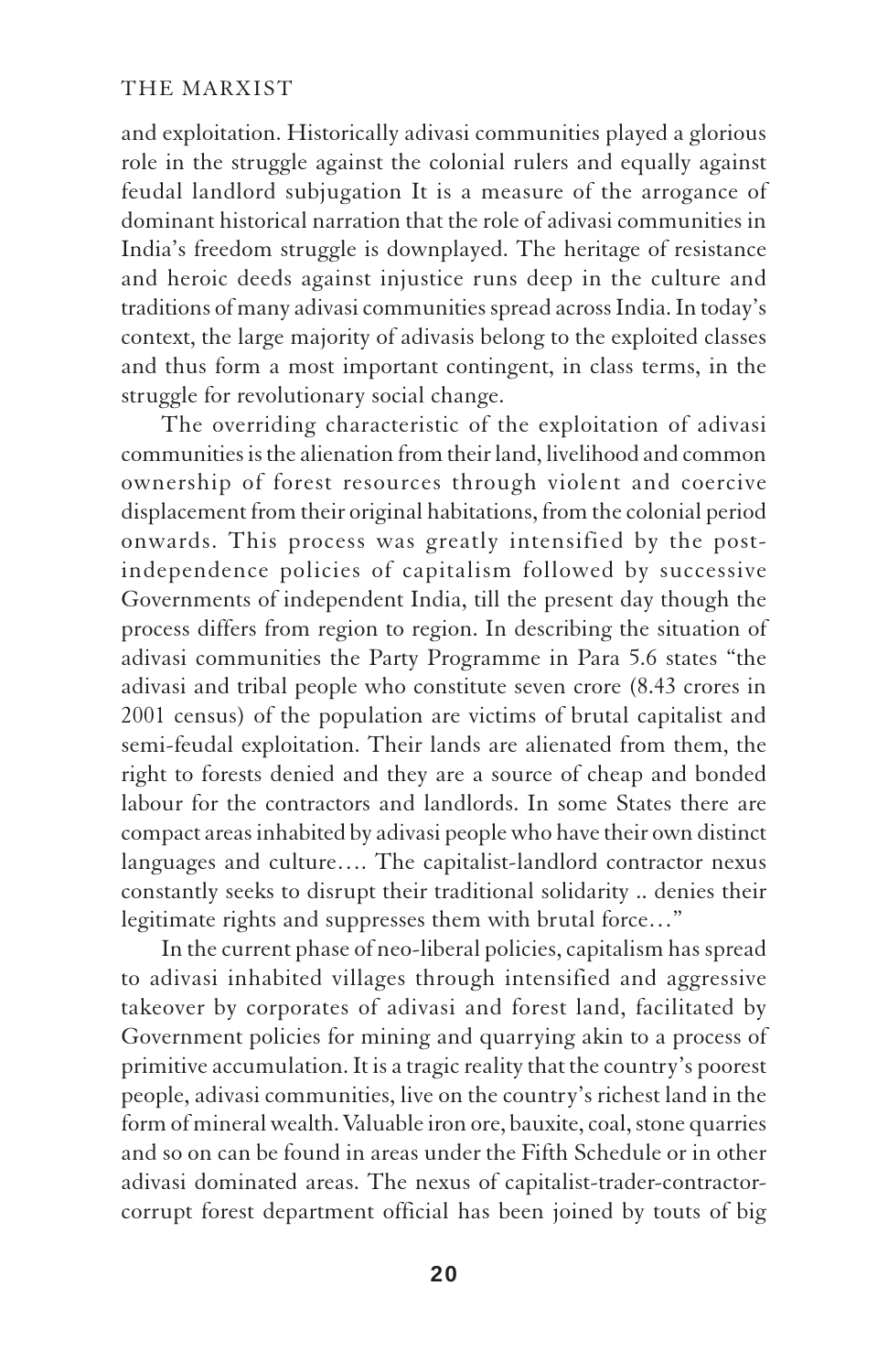corporates and MNCs to facilitate forcible takeover of adivasi land leading to massive displacement. The trend of proletarianisation among adivasi communities is taking place at a time when capital intensive industries impose a pattern of jobless growth. The old world of the adivasi communities is being destroyed, but in the alternative structures, adivasi communities find they are not even at the margins. The reality of tribal lives does indeed make a mockery of descriptions of India as a modern democratic republic.

The deep regional disparities and inequalities created and increased by the path of capitalist development in India is further accentuated in the case of adivasis. Adivasi communities because of locations of habitations in remote and ecologically rigorous areas, away from the fertile river valleys, would have required a decentralized and location-specific approach to development which would have strengthened the democratic structures within the communities to enable adivasis to take decisions about the requirements of protection of their land and livelihoods even while enabling them to access the rights to education, health, civic facilities and so on. But on the contrary the British colonial policies of placing and displacing tribal communities according to the perceived requirements of the State have been a continued feature, determined at present by the urgent corporate requirement of access to mineral wealth located in tribal areas. Democracy has been brutally butchered in tribal areas reflected in the arbitrary decisions taken by the State which virtually transformed tribal communities into encroachers on their own land and turned their traditional rights and common ownership of forest resources into gestures of generosity by the State "granting" them highly diluted and limited access to what rightfully belongs to the community.

It is in this context of the development of capitalism in tribal areas that there can be a broad class characterization of tribals as (1) poor and marginal peasants with small unproductive landholdings (2) as landless agricultural workers (3) as workers in plantations, mines, quarries (4) as workers in the unorganized sector with no rights such as construction workers or daily waged or contract workers in nonagricultural work like coolies, as domestic workers in towns and cities. A large section of adivasis are migrant workers (5) Those sections who have had access to education facilities have been able to avail of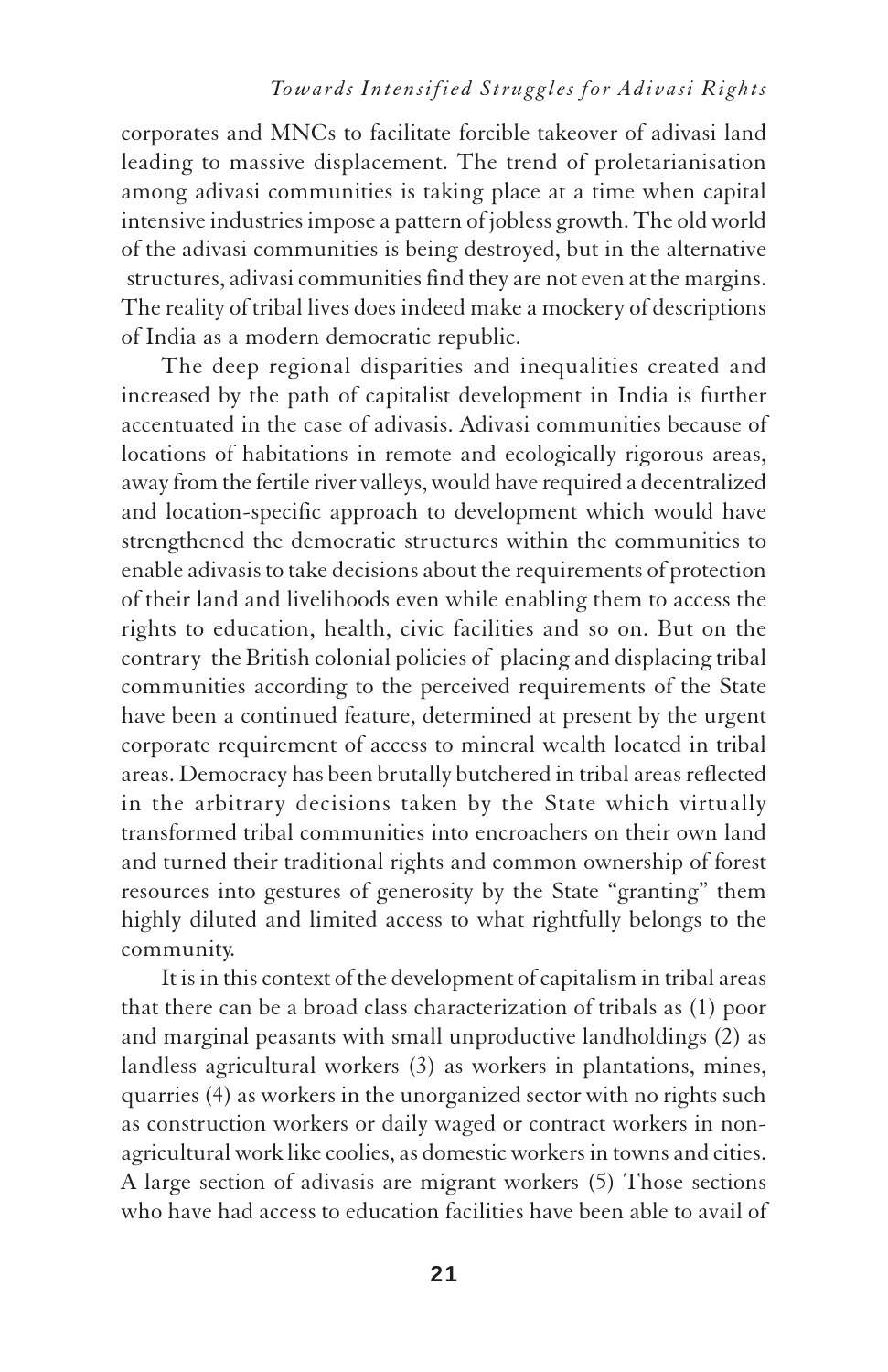the reserved quotas and get Government or public sector jobs and therefore been able to achieve a better standard of living through which there is a developing, though still comparatively small middle class among adivasi communities. However these sections still face different forms of discrimination. (6) The traditional chiefs, the "royal" families, who have diminished power and wealth. Though still representative of the old feudal setup a small section have transformed into capitalist entrepreneurs, but the numbers are negligible.

A large section of the adivasi work force comprises of adivasi women. Adivasi women are in many regions the mainstay of the economic welfare of the family. They face not only economic exploitation but also sexual exploitation by contractors, forest guards and often the police. They thus have a high stake in changing the system.

Thus it can be seen that the vast mass of adivasis constitute the basic classes who must form part of the core of the alliance of different classes to achieve the peoples democratic revolution in India.

#### ADDITIONAL DIMENSIONS OF OPPRESSION

The specific nature of the exploitation and oppression of adivasis has two aspects. The first aspect concerns the impact of capitalism and neo-liberal policies on the lives and livelihood of adivasis The other aspect concerns the political, social and cultural context of adivasi lives. The two are interlinked. The policies of neo-liberalisation deeply impact adivasi ways of life in a variety of ways. There is no single homogenous culture or identity of adivasi communities just as there is no overarching culture that can be called Indian culture. But within the 700 or so adivasi groups across the country there is a richness of cultural expression, of different tribal languages and dialects, of practices related to preservation of nature, of different forms of marriage and customs, of religious and spiritual expression and belief distinct from the religious rituals imposed by upper caste Hindus. The inevitable and relentless spread of capitalist relations in tribal areas, the expansion of the market and introduction of consumerist cultures have their own, most negative impact on tribal communities. In general, the attitude of the State has been to attempt an artificial separation between the economic status of adivasis on the one hand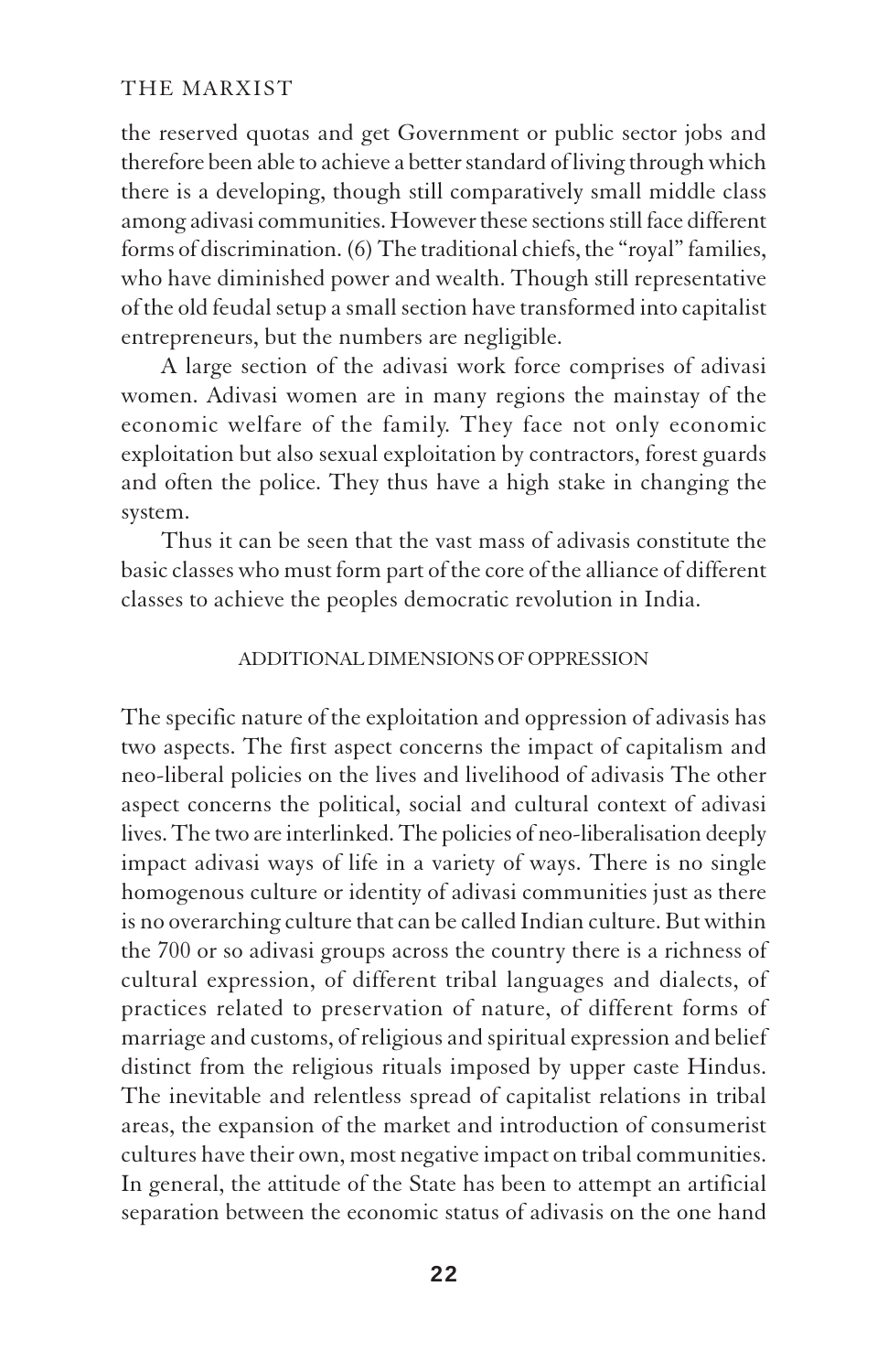and their cultural practices on the other as though the former will not impact on the latter. The attitude of the Indian State is symbolized by its reduction of adivasi culture to parading adivasis in their traditional dresses performing their traditional dances on official anniversaries. The issue of protection and development of tribal languages, literature, knowledge, histories, have been areas of gross neglect and discrimination by the bourgeois –landlord State thus adding a further dimension to tribal oppression.

At the same time adivasis are victims of the caste system. Adivasis are excluded from the hierarchies of the dominant savarna caste system. Adivasis as a whole are considered of a socially low order by caste Hindus and discriminated against as such. The brutal violence and discrimination against adivasis by the non-adivasi landlords and capitalist is a general phenomenon. Along with class exploitation adivasis suffer social bias and discrimination

Within the different adivasi communities, some consider themselves superior to others. Normally, intermarriage between communities is not approved But this feature of endogomy is the distinguishing characteristic of all the tribes since they came into existence. However no untouchability practices as in Hindu caste societies ever existed or exist among the tribes. Nor do they practice such barbaric and inhuman practices with lower caste non-adivasi communities. There are however some retrograde practices such as witch hunting . In some areas bigamy is also an accepted practice under adivasi customary law. There are increasing mobilizations against such practices.

In the last decade or so there has been an increased attempt by majoritarian fundamentalist forces to "Hinduise"adivasi cultures. One of the more common instruments used in this attempt is the promotion of "Hindu gods" and Hindu festivals in tribal areas backed by substantial funds. On the other hand different variants of identity politics have been promoted by foreign funded NGOs that seek to fragment and separate adivasi identities obliterating the class nature of exploitation.These trends do damage to the democratic requirement of the protection of adivasi cultures, languages and identities while building the unity of working people for justice and for the advancement of adivasi rights.

The bourgeois –landlord State is often in aggressive opposition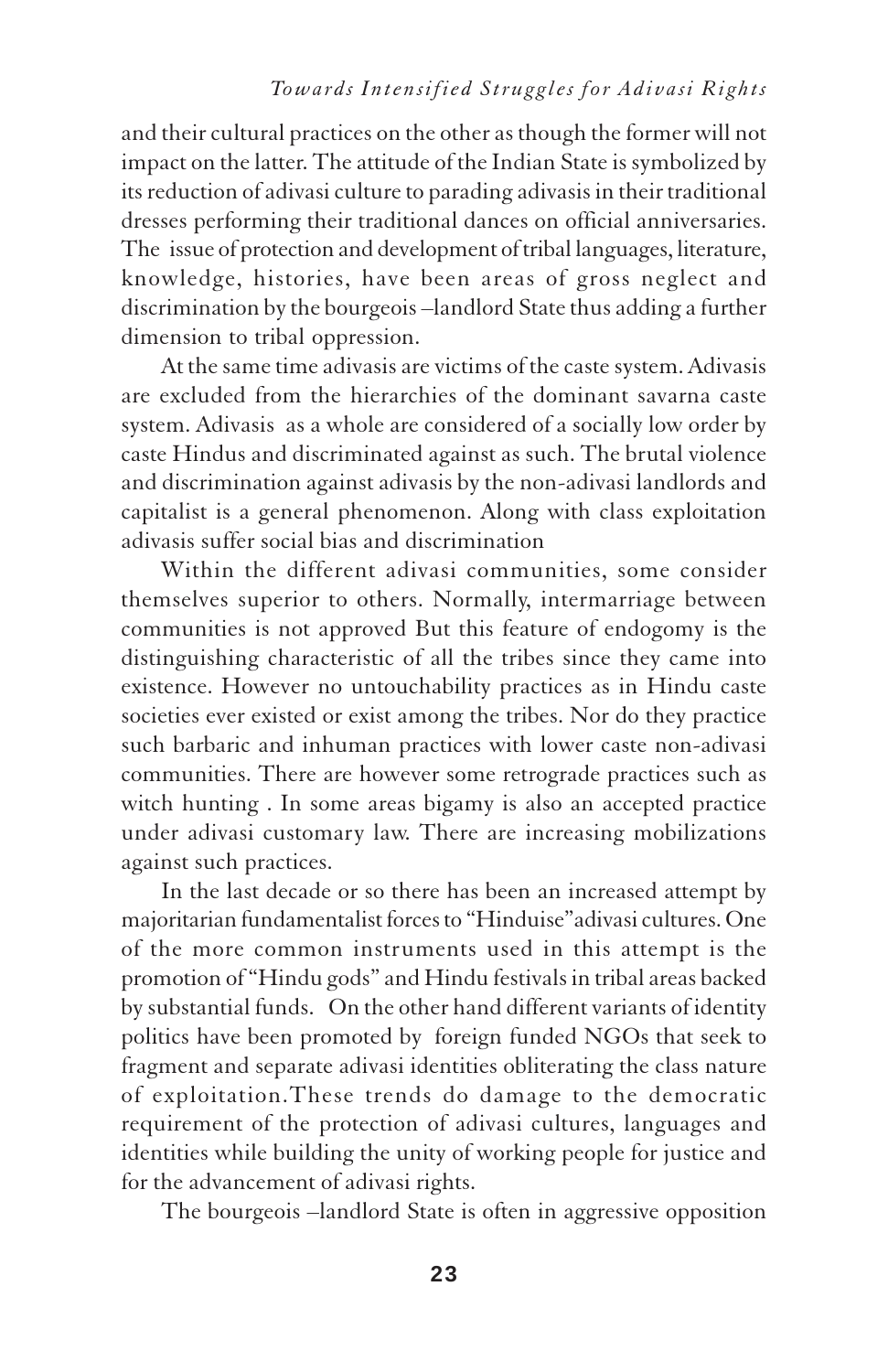to adivasi demands for more democracy. State repression against adivasis fighting for their rights is common. Whether through the local police, the central forces, contractors and supervisors supported by the Government and police, adivasis are victims and targets of repression in many areas. More recently in the name of fighting Maoists, the central Government and more particularly the Home Ministry has fashioned an approach which is shortsighted as it relies almost entirely on the armed police. At the same time the Maoists have also targeted adivasis who refuse to accept their dictats. Thus adivasis are caught in the cross fire between the State and the Maoists as in Chattisgarh. The Maoists have to be fought politically, through an exposure of their bankrupt ideology as well as administratively. Their mindless violence and brutal killings of innocents has to be ended. This point is elaborated later in this article. However, the CPI(M) strongly opposes in policy and in practice, any and every form of repression against adivasis and their struggles, including against the sexual assaults and abuse, of tribal women.

In conclusion, for the CPI(M) the adivasi question is an intrinsic part of the mobilization for the peoples democratic revolution. The mobilization of adivasis along with other exploited sections in class struggles against the exploiters is one aspect. At the same time, the other aspect of the discrimination against adivasis rooted in elitist dominant casteist cultures which consider adivasis second class citizens, which look down on adivasis as lesser, "backward" beings has to be recognized and fought against along with defence of adivasi rights, land, livelihood, cultures, languages is equally important and crucial. The concerns of adivasi communities for justice must hold therefore an equally importance place for other organised anticapitalist, anti- landlord movements.

#### STATUS OF STS AND GOVERNMENT POLICIES

### *Questions on Some Policy Issues*

According to the 2001 census the tribal population comprises of 8.2 per cent of the population of India numbering 8.43 crores. This is equivalent to the entire population of a number of States like say Bihar and W.Bengal and more than the populations of Rajasthan and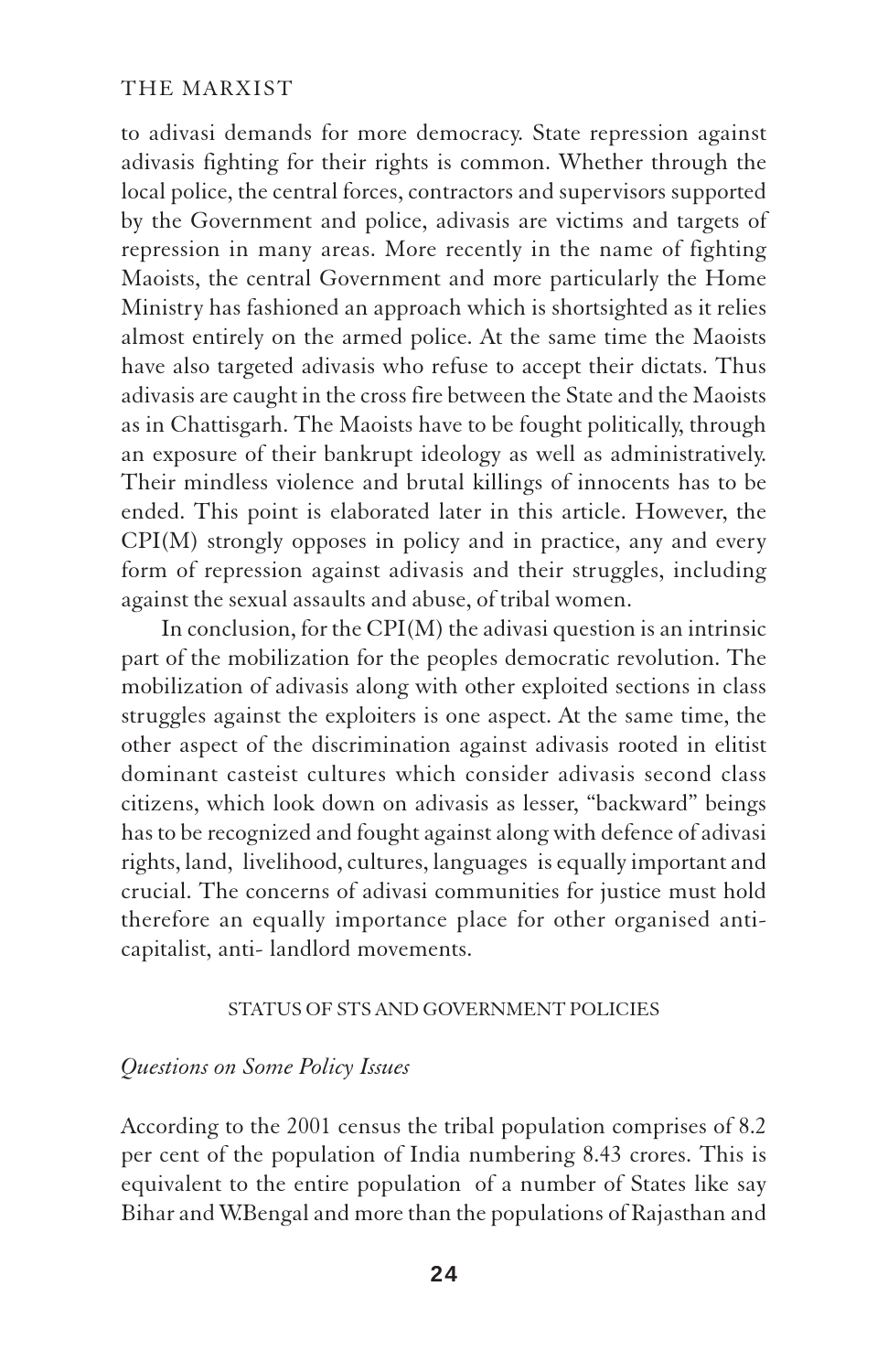Madhya Pradesh. While Government policies for the more "backward States" include, at least in name subsidies and special programmes, it is striking that within Government programmes there are no specific components which would address the problems faced by adivasi communities arising from geographical locations, limited livelihood choices available, and so on. Advasis should not be treated as a homogenous group . Tribals live in forests, in hilly regions, or in the plains and therefore their needs and demands also differ depending on their location., Historically, some groups have been able to access facilities and rights more than others. The Meenas in Rajasthan are an example. The situation of tribals in the north-east is quite different with tribals forming the majority dominant population in some of the States. Ethnic strife among some tribal communities has been a major problem. But there is hardly any understanding of the different needs and requirements of different tribal communities in official thinking. Government policies on major issues like food security, health, rural employment, social security or livelihood related issues like debt relief for farmers, relief for drought etc. are designed in such a way that they actually exclude those sections, like adivasis, who most require them. Thus even a positive policy decision of a Tribal Sub-Plan (TSP) as a special component of budgetary fund allocations has got subverted because the allocations are spent within the framework of "mainstream" policies which suffer from a serious deficit of a tribal sensitive approach.

A common feature in policy approaches is to club together Scheduled Castes and Scheduled Tribes for "affirmative action." Yet the social and cultural context of specific discriminations suffered is quite different although both are rooted in systemic structures of the bourgeois landlord State. Such a "clubbing" approach may be convenient or advantageous for a political projection of social inclusion, yet it does injustice to both as specific discriminations which require specific policy approaches are often ignored.

Yet another policy fault lies in the entire process of scheduling, both as far as recognition of communities as scheduled tribes as well as definition of scheduled areas. ST recognition is decided at the local level. Yet even to include it in the State list central Government permission is required through an amendment in the list passed mandatorily by Parliament. Even when State Governments have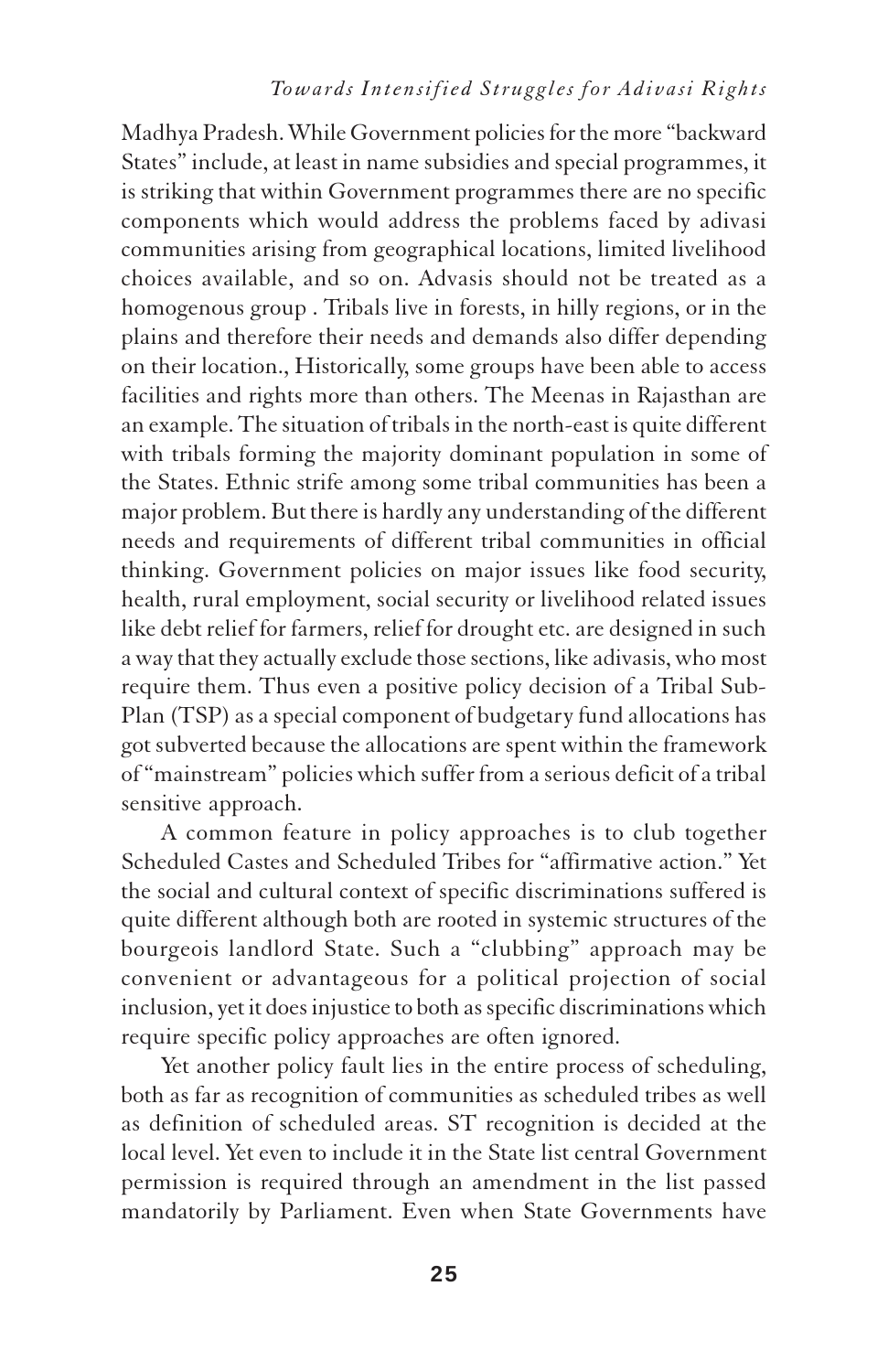recommended inclusion of this or that ST group citing genuine grounds, it is denied by the central Government. There are numerous genuine cases such as Nagesia STs in Chattisgarh, Deswali Manjhis in W.Bengal, the tea tribes in Assam, the Kuruman, Kurumbar, Kuruma tribes in Tamilnadu who have been denied ST status. Surprisingly, the Gonds in UP were not only deprived ST status and designated as SCs but recently they have been declared as OBC. Such artbitrary actions which lead to deprivations among genuine tribal communities is blatantly unjust. More common is the non-recognition between States. For example a group recognized as ST in Andhra Pradesh may not be recognized as such in neighbouring districts of Maharashtra, as for example the Banjaras or the Kol tribes in Uttar Pradesh who are recognized as SC while their counterparts across the border in Madhya Pradesh are recognized as ST. There are numerous cases of members of the same family who live in villages separated by administrative borders being recognized as ST in one case and denied it in the other. The Supreme Court has held that "when an SC/ST migrates from one State to another, there is no inhibition to migrating, but when he migrates, he does not and cannot carry any special rights or privileges attributed to him or granted to him in the original State." ( Marri Chandrashekhar Rao case) Such an approach does grave injustice to adivasis who are denied guaranteed livelihoods in the places of their original habitation, are thus forced to migrate but then are denied the rights guaranteed to them by the constitution. The contrast in the approach, to say rich NRIs who migrate, yet are given a slew of benefits is in sharp contrast to the Supreme Courts understanding of adivasi migrants within India. The Supreme Court has decided to once again refer the issue to a larger bench. There are also cases where political lobbies of powerful groups wrongly try to get recognition as ST. The Adivasi Adhikar Rashtriya Manch (AARM) had in a resolution demanded that the Central Government should set up a Commission which in a time bound manner would look into the anomalies in the process with a view to bringing justice to legitimate claims of adivasi communities.

The constitutional provision of the Fifth and Sixth Schedule give important rights to adivasi communities. At present four of the north east States, namely Mizoram, Assam, Meghalaya and Tripura where the adivasi populations are high as a proportion of the total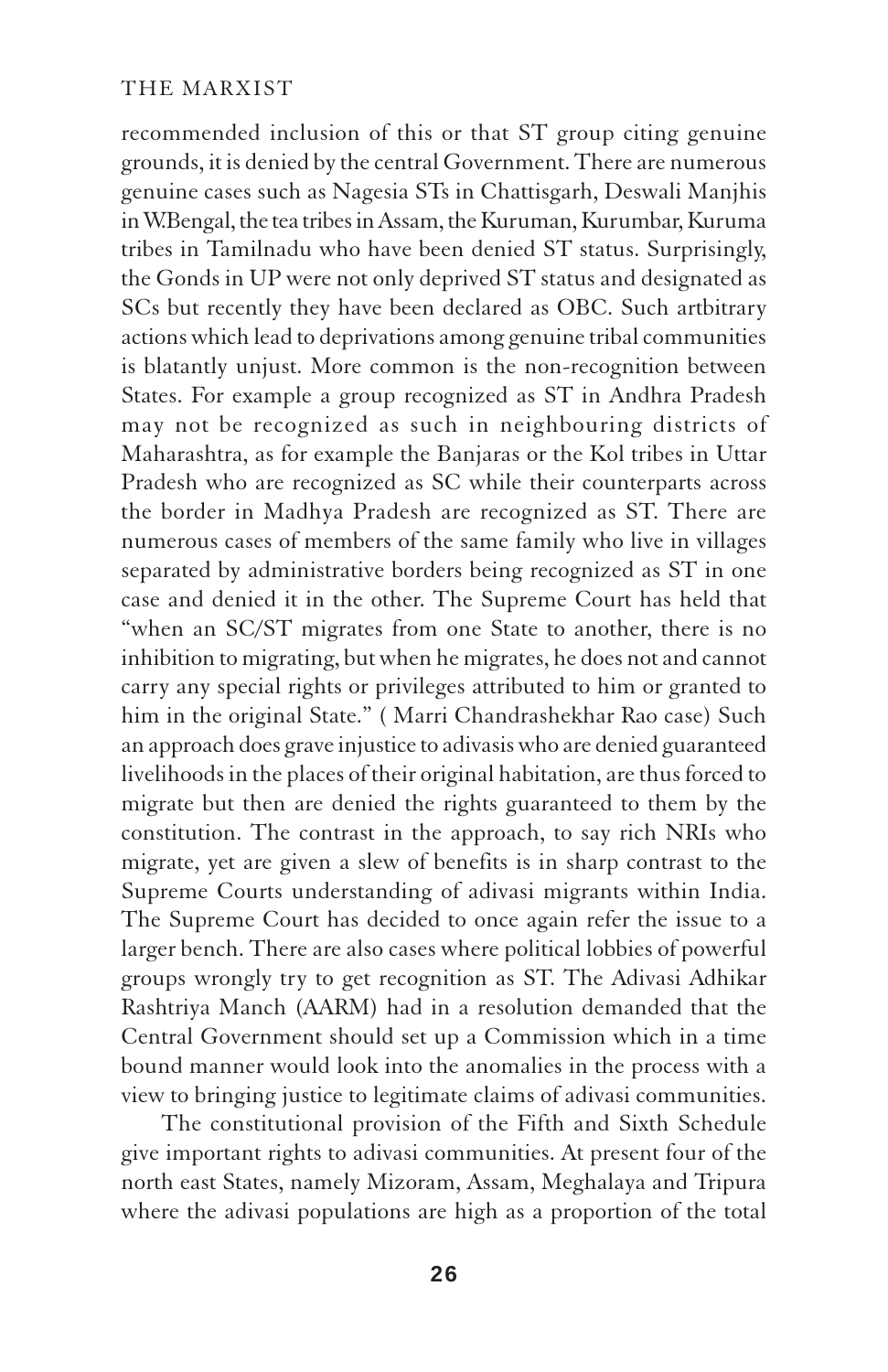population are covered by the sixth schedule. States covered by the Fifth Schedule are Andhra Pradesh, Jharkhand, Chhattisgarh, Madhya Pradesh, Himachal Pradesh, Gujarat, Maharashtra, Orissa and Rajasthan. In the present scheme of scheduling, many adivasi dominated areas are left out. Himachal with a population of 4 per cent adivasis is included whereas Karnataka with an adivasi population of over 6 per cent or Bengal with an adivasi population of over 5 per cent are excluded. Further, many areas which are contiguous with Fifth Schedule areas are excluded, as in States like Andhra and Jharkhand. Even blocks with a majority of tribal populations do not get the benefit of the constitutional provisions though they do have access to schemes under the Modified Area Development Agency (MADA).Thus a large section of adivasis are denied the constitutional protection that they could enjoy under Schedule 5. As is known these include prohibition of land transfers to non-tribals to prevent land alienation, the formation of a Tribal Advisory Council and so on. Additionally the advantages of the underestimated Panchayat Extension to Scheduled Areas Act are also denied in the nonscheduled areas. This law, though underused and violated has provisions which ensure enhanced rights of gram sabhas, the right of consent or refusal to projects in areas governed by PESA etc. In fact the historic Supreme Court judgement in the Samata case of 1997 which had ruled that adivasis must have control over the mineral wealth and other rights in areas inhabited by them was based on the rights given by the Fifth Schedule and PESA. Struggles for the implementation of the given rights have also increased in recent years. In this context the report that the Cabinet has approved a clause in the Mining laws to ensure 26 per cent of profits of such companies must be given to tribals in the area of the company's operation is significant. However while the Samata judgement had ruled that mining in tribal areas should be entrusted to cooperatives run by the tribals themselves, the Cabinet decision is to allow the entry of private companies. The 26 per cent clause should not become the gateway for automatic clearance for mining companies in Fifth Schedule areas. Further study is required of the actual amendment and its implications.

The issue of reservations in employment also requires serious intervention. At present as is shown later in this article, the number of jobs are going down because of the ban on recruitment. At the same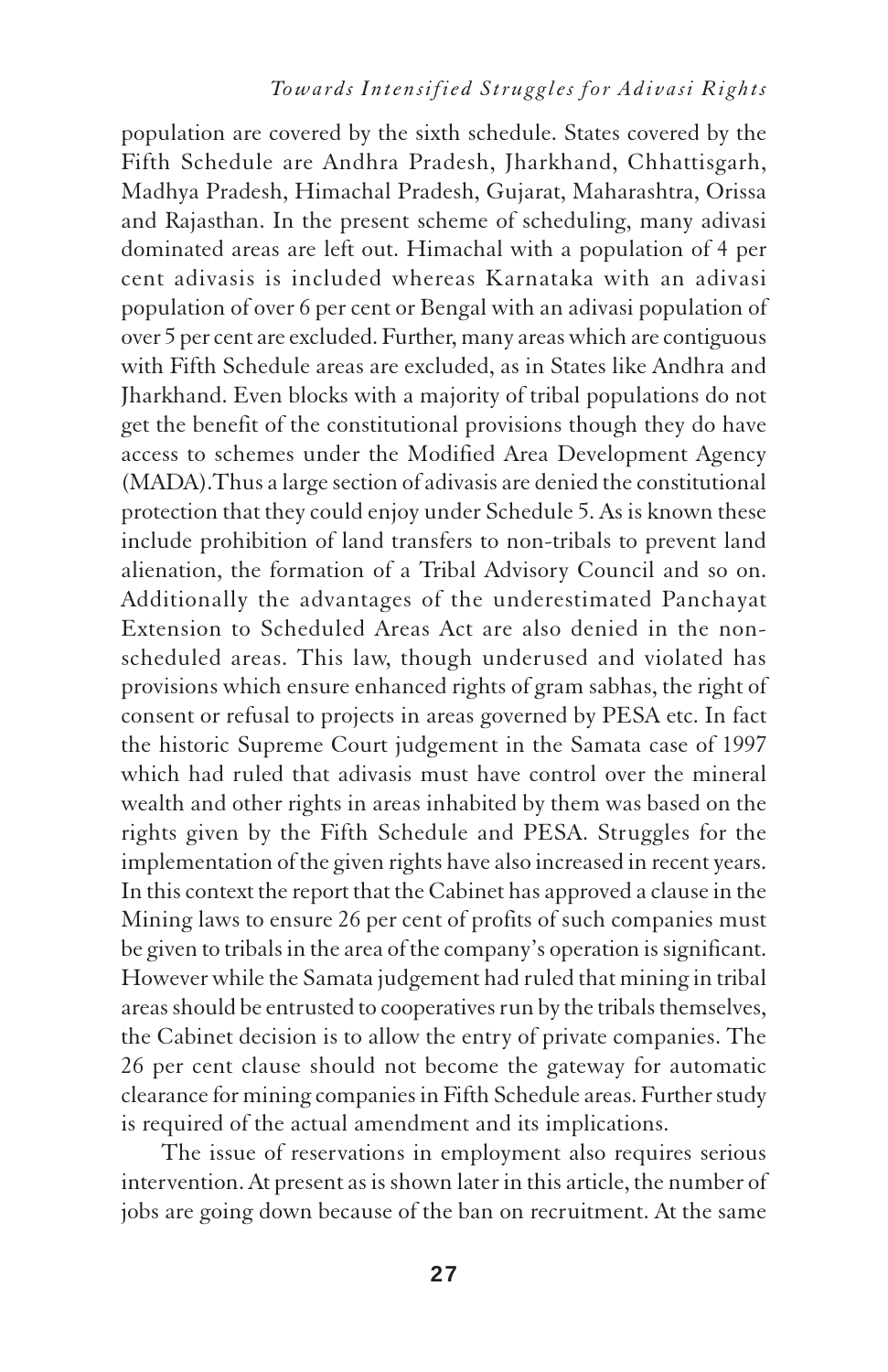time privatization of basic services as part of the neo-liberal framework has reduced the number of jobs available in Government or public sector. The expansion of the job market for tribals definitely requires extension to the private sector. Further, the issue of bank loans for selfemployment, guarantees of a quota in Government contracts for STs etc also has to become part of the reservation policy.

The point is that the present framework of constitutional and legal rights cannot and should not be taken as a given and must be revised with a view to strengthening adivasi rights against the onslaught of neo-liberal policies. Adivasis do not need to be mainstreamed into a weak policy framework—it is the mainstream approach that needs to be changed.

## CONSEQUENCES OF A DISCRIMINATORY APPROACH

After 64 years of Independence the consequence of faulty policies based on discriminatory "development and growth" are reflected in the continuing gaps between adivasis and others reflected in major social indicators. The obscene inequalities in India are symbolized by dreadful deprivations. The most recent Forbes list of richest Indians shows that the richest 100 Indians have increased their cumulative wealth by 24 billion dollars in a single year to reach 300 billion dollars, which is crore rupees. The list of billionaires has increased by 17 more to 69 billionaires. At the other end according to assessments made in a UNDP paper, the all India average monthly expenditure for Scheduled Tribes was just 260 rupees (at 1993 prices). The Government claims a decrease in below poverty line percentages calculated with dubious methods. But even within those claims, according to its Eleventh Five Year Plan document the decrease in poverty for STs in the decade 1993-1994 to 2004-2005 was 4.64 percentage points compared to a decrease of 9 percentage points among others. Other indicators in the document show that STs are at the bottom of the ladder. Shockingly,in spite of the claims of schemes to promote educational rights of adivsis the gap between the STs and non-ST sections has remained at over 17 per cent in the decade 93-94 to 2004-05. Other official assessments made in the National Family Health Survey, reports of the HRD Ministry, analysis of the 2001 census show a dismal picture: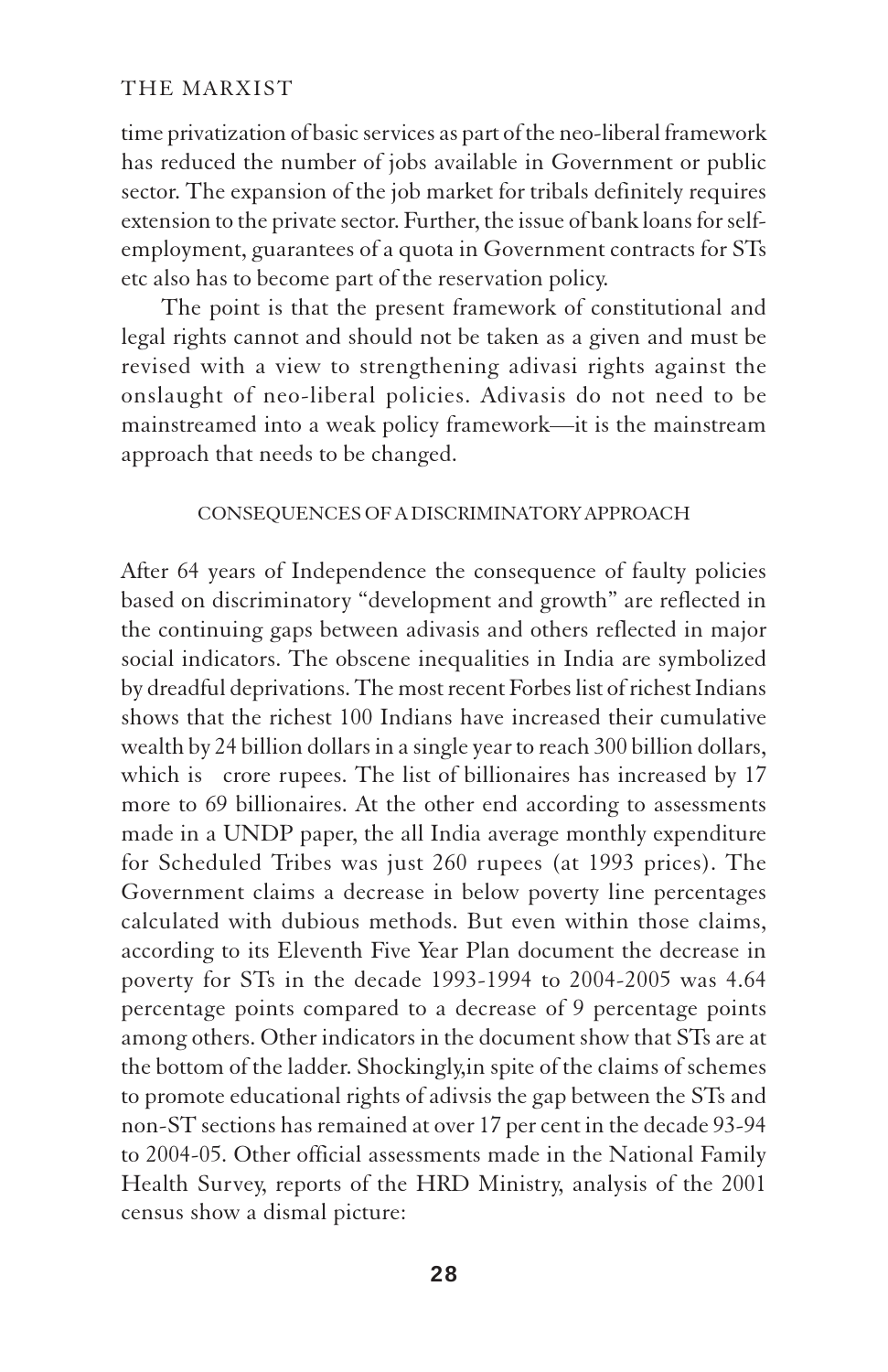*Towards Intensified Struggles for Adivasi Rights*

Thus while adivasis make up a disproportionate number of agricultural workers, meaning thereby their low incomes and terrible conditions of work, they also form a disproportionately large number of those deprived of basic human rights. An example of the extreme insensitivity and callousness of Government policies is on the denial of food security to adivasis. Firstly, the wrong criteria used for the identification of the poor which virtually excludes those owning land from the category of BPL, since it does not factor in the nature of the landholding, the type of cultivation, and whether it is unproductive land, has meant that a large section of the adivasi population who hold unproductive land holdings which provide little or no income, do not get food subsidies or any other subsidies including health subsidies. Secondly, the lack of the PDS in remote areas makes them dependant on a market they cannot afford. In Tripura, on the other hand, about 60 per cent of ration shops are in remote areas. The Central Government is supposed to give a hill subsidy to help States reach remote areas but the arrears in payments to Tripura amount to over three crore rupees. This is probably the case for remote areas in other States as well. Further, the hike in diesel and petrol prices has meant a big increase in the funds required to move foodgrains to these areas but the Central Government has not factored this in. The Tripura Government has increased its expenditure to ensure the adivasi inhabitants in the remote areas don't suffer but this is an indication of the utter lack of sensitivity in Central Government policies which get reflected in the high levels of food insecurity and subsequent malnutrition among tribal communities.

Even the allocations for the Tribal Sub-Plan, which are supposed to be in accordance with their proportion of the population, has been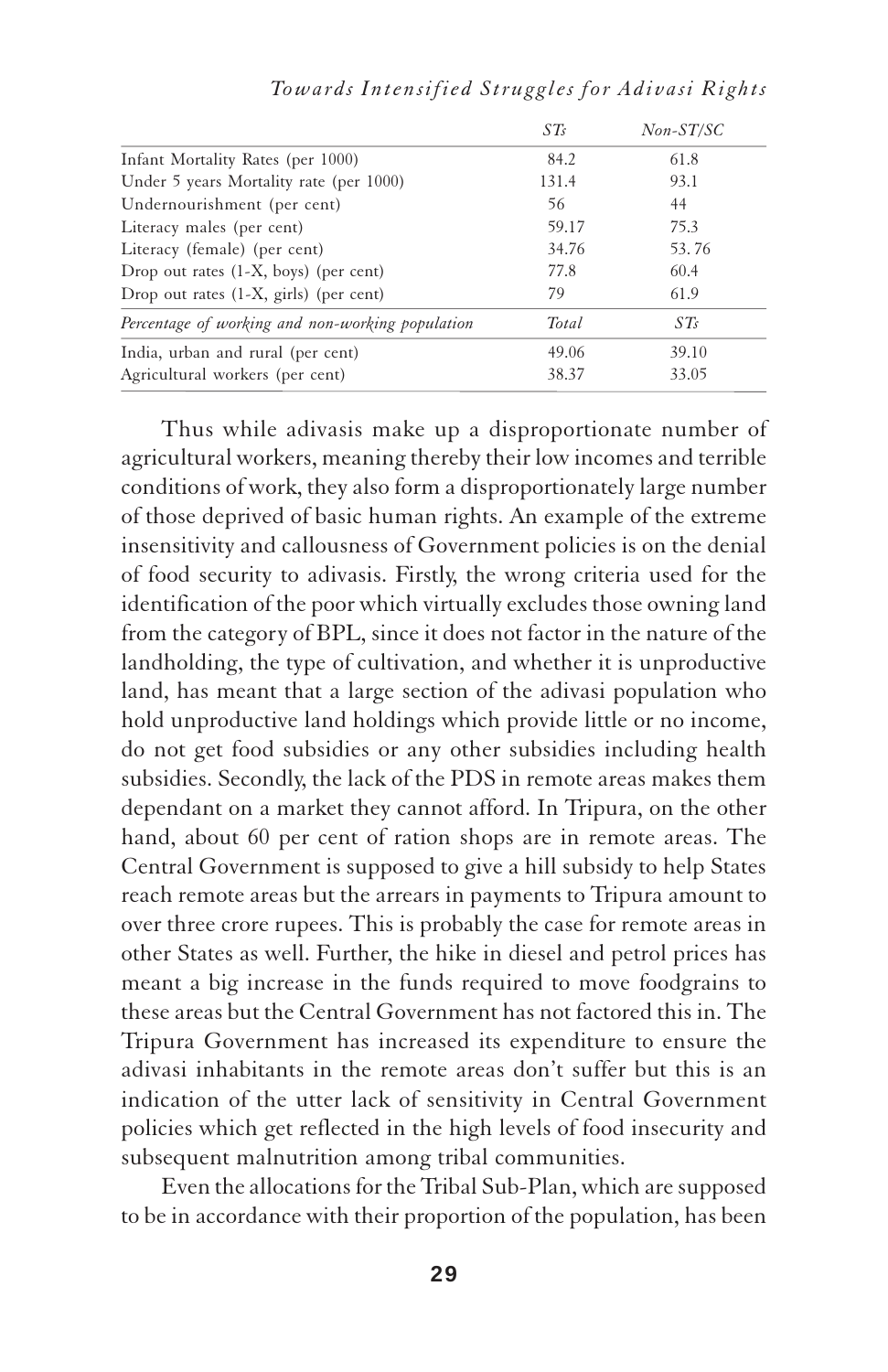much less. The budgetary analysis done by the CBGA shows that the proportion of plan outlay earmarked for STs has been decreasing and is also below the mandated amount. For example the total Plan expenditure for 2010-11 (BE) excluding central assistance to States was 2,84,284 crores rupees. Accordingly the allocation for the tribal Sub-Plan should have been 23,311 crore rupees. However the allocation was less than half the amount at just 11,746 crore rupees.

### LAND ISSUE AND ADIVASIS

# *Need for Land reform*

It is assessed that approximately one third of adivasis have no cultivable land. The majority have extremely small and unproductive land holdings. Adivasi communities urgently require land reform and distribution of cultivable land. It is estimated that there is 21 million hectares of surplus ceiling land but only 2.7 million hectares was taken over by State Governments and 2.3 million hectares was distributed. Adivasi families got a meager portion of that land. For example, in Orissa where there is a substantial landless adivasi population, 2,73,000 acres of Government land which should have been distributed to the vast numbers of landless in the State has been handed over to companies or for Projects. Land is arbitrarily takn over in the name of establishing a bird or wild life sanctuary and adivass are arbitrarily evicted.. It is only in the Left led States that adivasi communities have benefited from land reform measures. West Bengal stands first in the distribution of cultivable land to adivasi communities through land reform. Tripura stands first in the distribution of forest land pattas under the Forest Rights Act. Kerala has a policy framework to ensure that every adivasi gets cultivable and homestead land. Where land is available the Government has taken it over and distributed it among tribal families. In other areas, the Government has set aside a sum of money to buy land and distribute it to landless adivasis.

# *Land grab*

Between 1980 and 2006 11.33 lakh hectares of forest land, including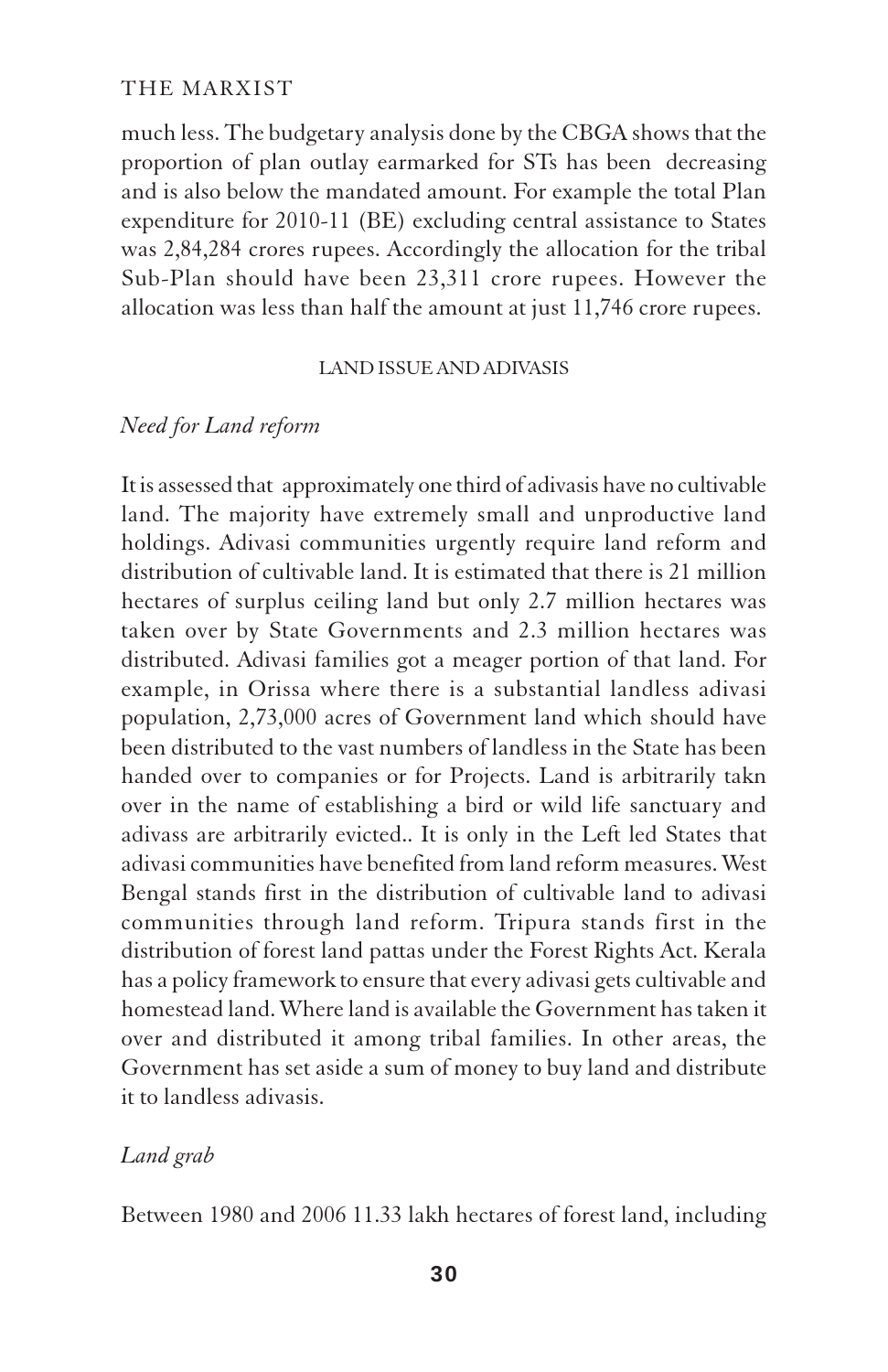in Fifth Schedule areas has been "diverted" for non-forestry purposes. Of this as much as 5.7 lakh hectares was "diverted" between 2001 and 2006—a joint project clearly of the NDA and UPA Governments. The term "diversion" is of course a euphemism for the legal sanction given for land grab by corporate, mining companies, power companies and also for Government projects like building dams, roads etc.

Lakhs of adivasi families have already been displaced some, multiple times and an equal number face displacement.. The absence of land records in the main in adivasi areas, also results in the denial of compensation to adivasis when they are forcibly evicted. For example, in the Posco project in Orissa, of the 4000 families who will be displaced, only 220 or so will have the legal right to compensation because they do not have the papers to prove their ownership. Adivasi displacement does not just affect livelihood but destroys cultures and a way of life. The status of women in particular is badly affected as they become refugees living in an environment far removed from the more democratic framework of their own cultures, thus facing a reduction in status in different spheres.

 Another aspect is the alienation of adivasi land by illegal land grab encouraged by powerful political lobbies. In spite of the legal ban on transfer of adivasi land to non-adivasis, lakhs of acres of adivasi land is in the forcible occupation of non-adivasis in Fifth Schedule areas. In Jharkhand alone, according to the Rural Development Ministry report around 87,000 court cases concerning 1.48 lakh acres of adivasi land are pending in the court for years. Unscrupulous money lenders, contractors, real estate developers cheat adivasis of their land and the State either remains a spectator or more often than not colludes with the illegal occupations. Such clearences have become easier after the Environmental Impact Notification 2006 and the National Mineral Policy. Clearences are given without thought of human cost. The Land Acquisition Act 1894 which gives the State and through the State, private parties, the right to forcibly acquire land is a draconian law which must be scrapped and replaced by new laws that guarantee no forcible acquisition without consent and ensure compensation, rehabilitation on a long term basis.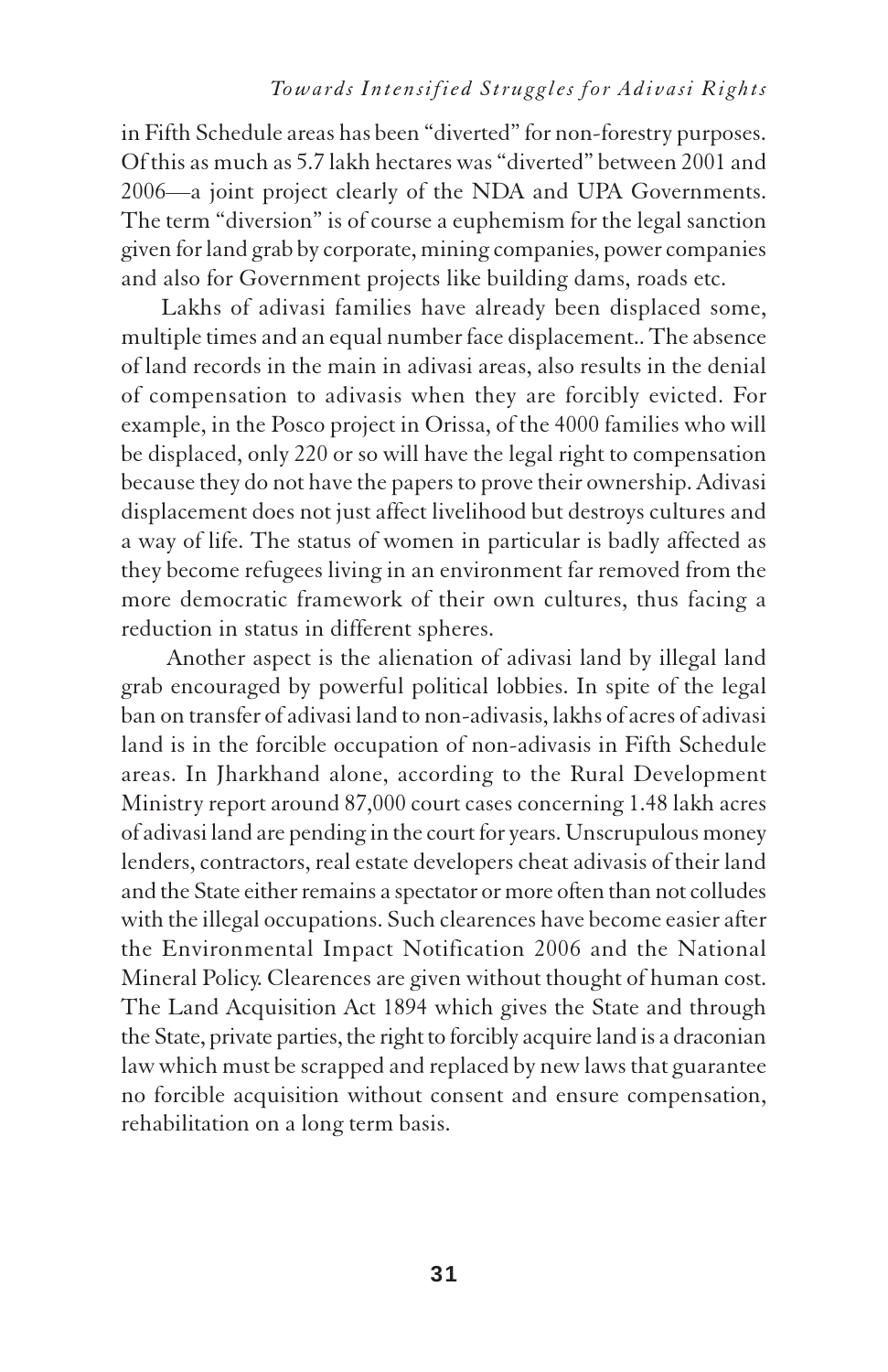# *Duplicity of Maoists*

What is the role of Maoists on the issue of displacement? Maoists are in adivasi areas not because of any particular commitment to adivasi rights but because the geographical location in forests and hills provide them with safer bases away from security forces. But how much have they done for adivasi rights? Have the Maoists played any role in preventing displacement? For example, they have had a free run in Jharkhand and have supported this or that bourgeois party who in turn has afforded them patronage and safety. Jharkhand as is known has been the State where the largest number of MOUs have been signed for mining in adivasi areas. A quick study by the AARM in Jharkhand has shown that in districts where Maoists are active as in Sarai Kela Kharswan, East Singbhum, West Singhbhum and Latehar over 10,000 acres of land has been taken over by companies giving farmers a pittance. There have been resistance movements but Maoists have not played any role. It is an open secret that in many of these areas company agents pay the Maosist protection money. This land is in the 5th schedule area of Jharkhand, where PESA and Chotanagpur Tenancy (CNT) Act apply and is therefore illegal. Yet the Jharkhand Maoists who are absent in the anti-displacement movements in their own State, claim to be working for the adivasis in Lalgarh, West Bengal where not a single inch of land has been acquired. There are examples from different States, such as Orissa and Andhra Pradesh where Maoists have actually eliminated those who have been involved in the struggle for adivasi rights. Recently the most disturbing and shocking reports of sexual exploitation of young tribal women by Maoists have surfaced. It is indeed unfortunate that Maoist supporters among intellectuals have chosen to remain silent about these Maoist atrocities.

#### *Forest Rights Act*

In many States, adivasis are being denied their rights under the Forest Rights Act. Worse there are increasing cases of open violation of the Act by the forest department in league with the timber and other mafias who have been looting the forest and the forest produce for years. The percentage of pattas given is lower than the rejection of claimsThe rejections are inordinately high and include rejection of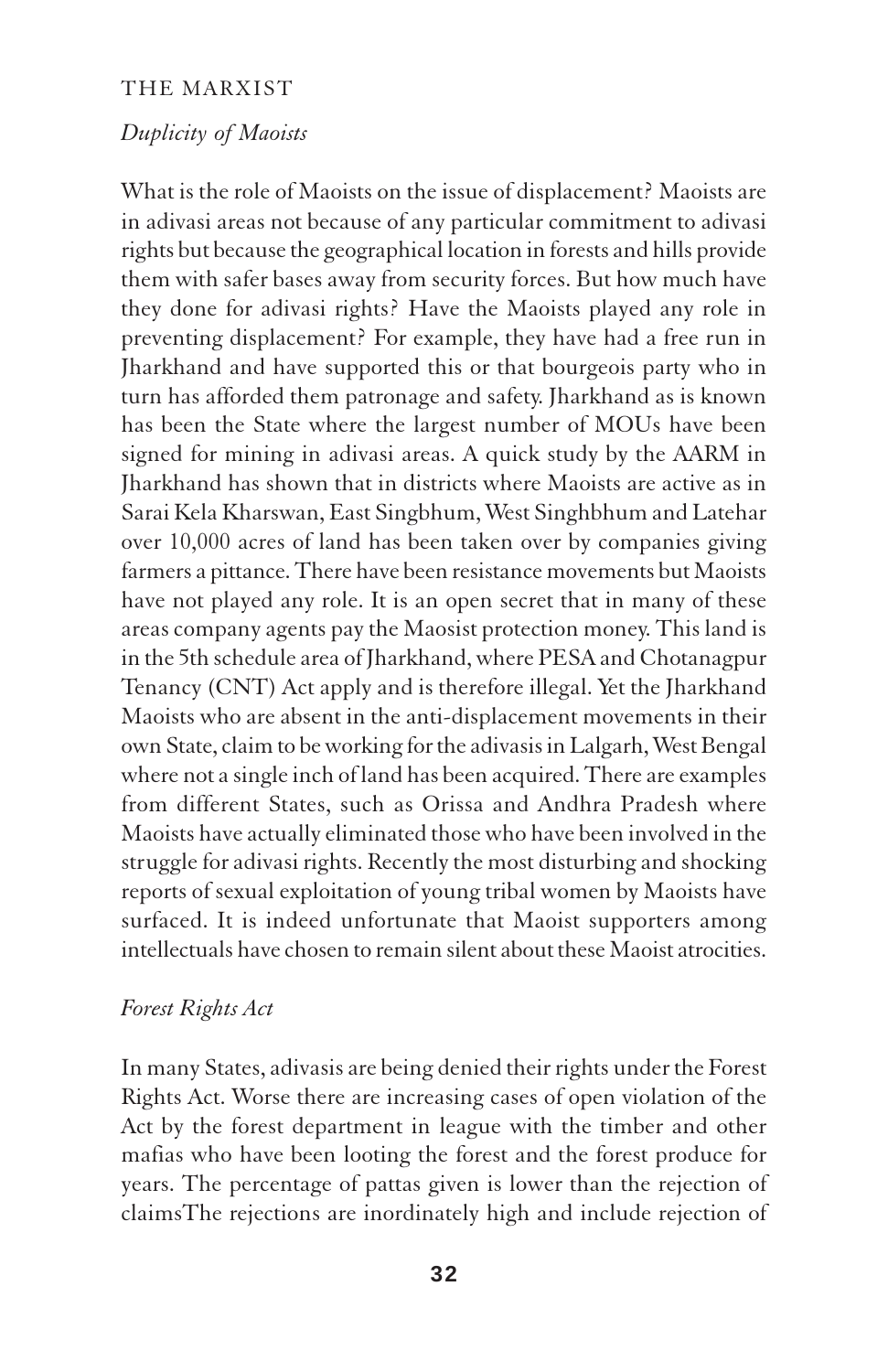tribal claimants who are settled on land which has been targeted for projects. In particular the absolutely retrograde and obnoxious clause for non-tribal other traditional forest dwellers OTFD) to produce evidence of 75 years residence in the forests has been used to deny these sections their rights. Historically, the British had moved populations comprising the scheduled castes and other oppressed castes into the forests to look after the interests of the Empire. No land titles were ever given to these sections nor were records maintained. In the name of removing encroachers the Government is now targeting the poorer sections of traditional forest dwellers and also in the process creating divisions between tribals and non-tribal poor sections who have lived together in the forest for generations. At the all India level only a very negligible number, if at all, of non-tribal claimants have been given titles. While pressing for the proper implementation of the Act, it is necessary to demand an amendment in the present Act to remove the clause of 75 years proof, which was smuggled into the law at the last minute, by the then UPA Government-1, in the face of strong opposition from the CPI(M).

# *Special Package for Adivasi Farmers*

It is estimated that 82 per cent of land cultivated by adivasis is rainfed. Even small irrigation projects have not been sustained. In the absence of infrastructural support and agricultural extension services, and given the unproductive nature of the land owned by adivasis often in difficult stony, hilly areas, adivasis cannot even produce enough for their own needs leave alone for the market. In many areas, adivasis grow nutritious millets like jowar, bajra. Strains of indigenous varieties of wheat and rice grown in adivasi areas, are getting extinct because of lack of support. The minimum support price for millets and other crops grown by adivasis is woefully low and has not registered any significant increase nor are there easily accessible procurement centres. The lack of Government support has meant that adivasis, driven into debt to private money lenders paying high rates of interest have no alternative but to work on others land to survive. Studies show a disturbing trend of decrease in adivasi cultivators and an increase in agricultural and manual workers. This trend is also reflected in the published data for MREGA(Mahatma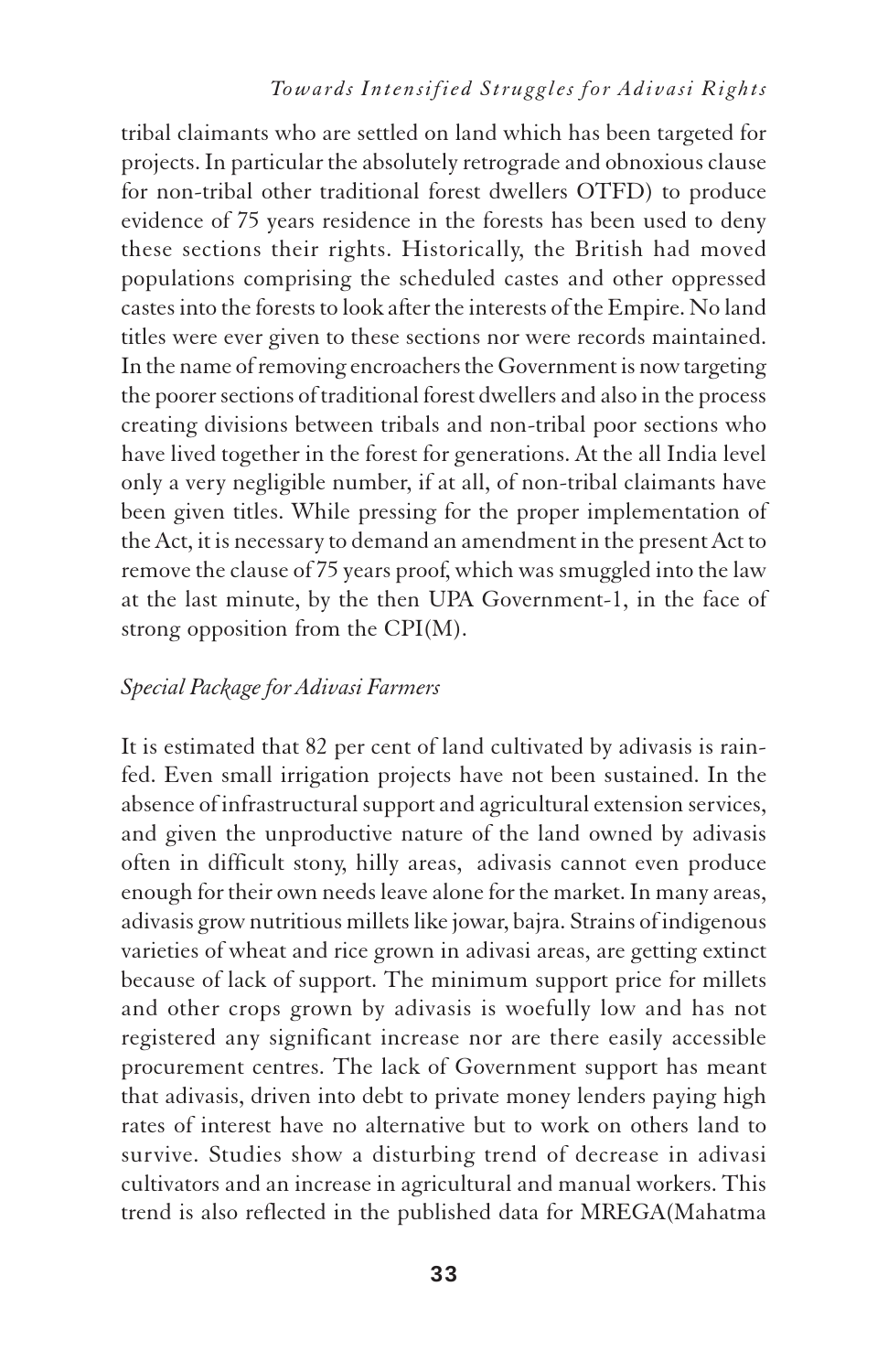Gandhi Rural Guarantee Employment Act). Whereas the adivasi population as a percentage to the national population is 8.20 per cent, the proportion of adivasi workers to total workers under MREGA is as high as 20 per cent. This is projected as an achievement by the Government. It may indeed have brought relief to those who get some work. However, it also points to the desperation and distress of adivasi cultivators, who are forced to abandon their land for manual work under difficult conditions.

There is an urgent need for a special package for adivasi farmers in the form of debt relief, proper procurement price and procurement infrastructure for coarse grains produced in adivasi areas such as jowar, ragi, small millets, cashew as well as non-timber forest produce. There is need for massive public investment and government support to dryland cultivation and watershed development.

Adivasi farmers because of the geographical location have specific and special needs which require formulation of new demands. Evidence collected by AARM in Andhra Pradesh, Madhya Pradesh, Tamilnadu and Jharkhand show that only a negligible number were found to be eligible for the debt waiver. Many adivasis do not have proper land records without which they cannot get bank loans and are thus forced to borrow at exorbitant rates from money lenders. Since the Central Government has not included private loans in its debt relief programme, very few adivasis are eligible. In Kerala under the LDF Government the Debt Commission formed has included private debt which can benefit adivasi farmers. This is an important demand for adivasi communities. Another area is that of drought relief. Adivasis, particularly adivasi women depend greatly on collection of non-timber forest produce like soapnut, tendu leaf, honey, shikakai, grass, bamboo etc. During a period of drought, it is not only the crop that is destroyed, but the forest dries up drastically affecting the collection of produce and consequently the money to be earned by its sale. Yet at present drought relief packages do not include losses suffered due to non-availability of MFP. Should not adivasi collectors and gatherers of such produce be compensated for their losses due to drought. They are given the responsibility of ensuring protection of the forests but when it comes to giving relief, the official thinking ignores the special requirements of adivasis.

In many parts of India, particularly in the north eastern States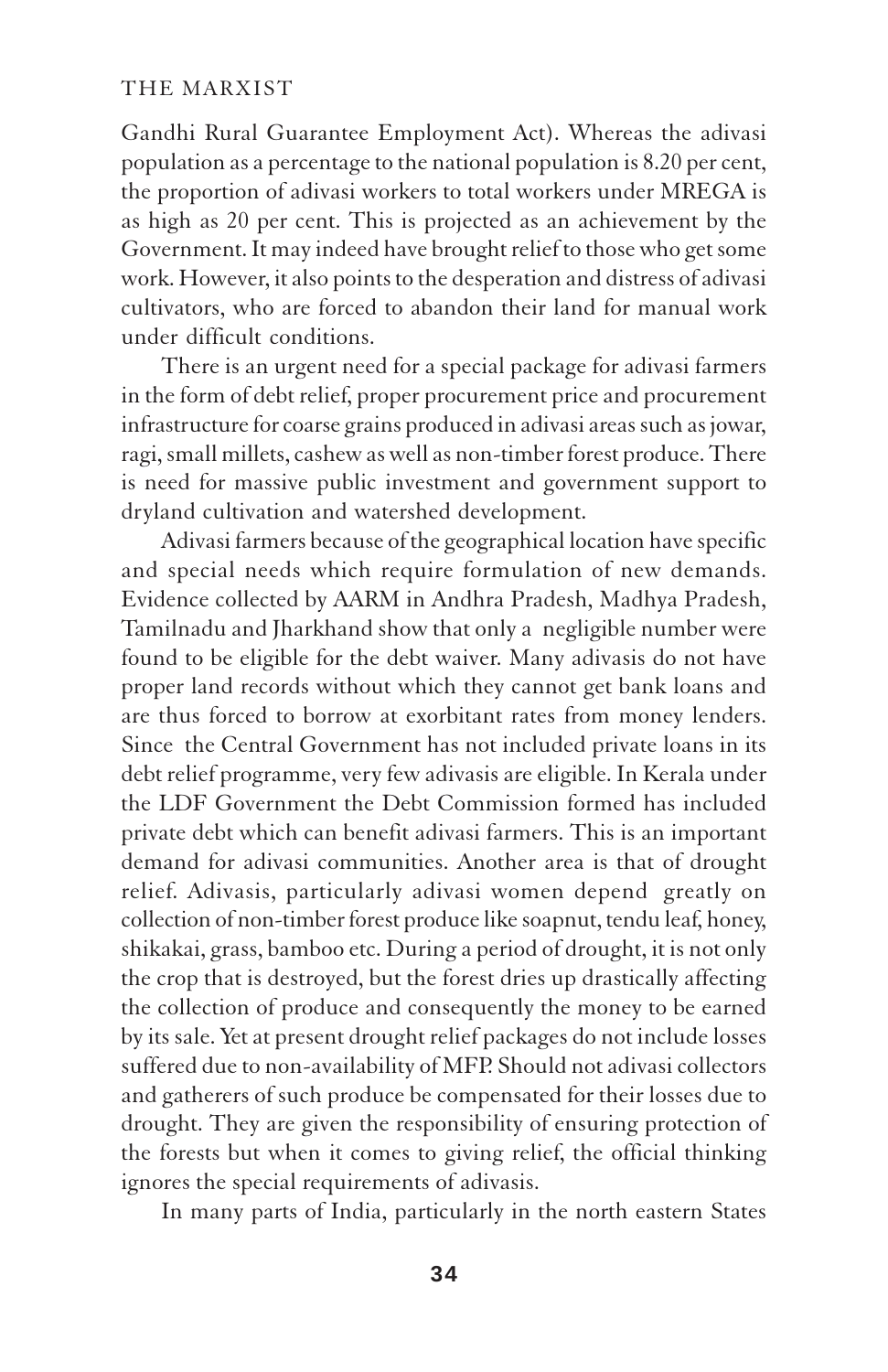# *Towards Intensified Struggles for Adivasi Rights*

adivasis still practice jhum farming or shifting cultivation. Environmental concerns and degradation of the soil prompt Governments to prevent such jhum farming without providing any alternatives. The efforts of the Tripura Government in this area are significant in helping jhumias, as the farmers are called. The Government has not only allotted jhum cultivators land but has also helped them to develop rubber plantations under which the income from the trees is guaranteed to the tribal farmers, apart from the grains they may grow.

## *Adivasis as Workers*

The acute agrarian distress has led to a process of proletarianisation of adivasi communities dependant so far on land and forest produce. A substantial number of adivasis are still however bound by feudal fetters as bonded workers. An increasing number of adivasi citizens are forced to earn their living through poorly paid non-agricultural work, often manual work in the worst of conditions. In the post reform period the employment of tribal workers in th mining sector has declined by 30 per cent from 8 lakhs in 1991 to 5.5 lakhs in 2004-2005. Now adivasis are employed only as contract or casual workers without protective legislation. In particular the entry of adivasi women in the construction industry in large numbers is a significant feature. In addition, young adivasi women from remote areas of Madhya Pradesh, Chattisgarh and Jharkhand are brought by various agencies into metropolitan cities as domestic workers. Here they are often subjected to slave like conditions and also sexual abuse. The crucial requirement to help the unionization of these new sections in the unorganised sector cannot be emphasized enough. Huge numbers of advisasi migrate every year in search of work. They are mistreated, abused, humiliated, exploited and in many cases sexually assaulted. The cases of recorded atrocities against adivasis between 2001-2005 was as high as 30,128 cases. Very few of these cases were registered by migrant workers who once they cross their village boundaries become exceedingly vulnerable and rarely are able to file cases against their abusers and tormentors. Worse, there is no social security for these adivasi migrant workers. No health insurance for those who need it most. Mandatory enrolment in all social security schemes for tribal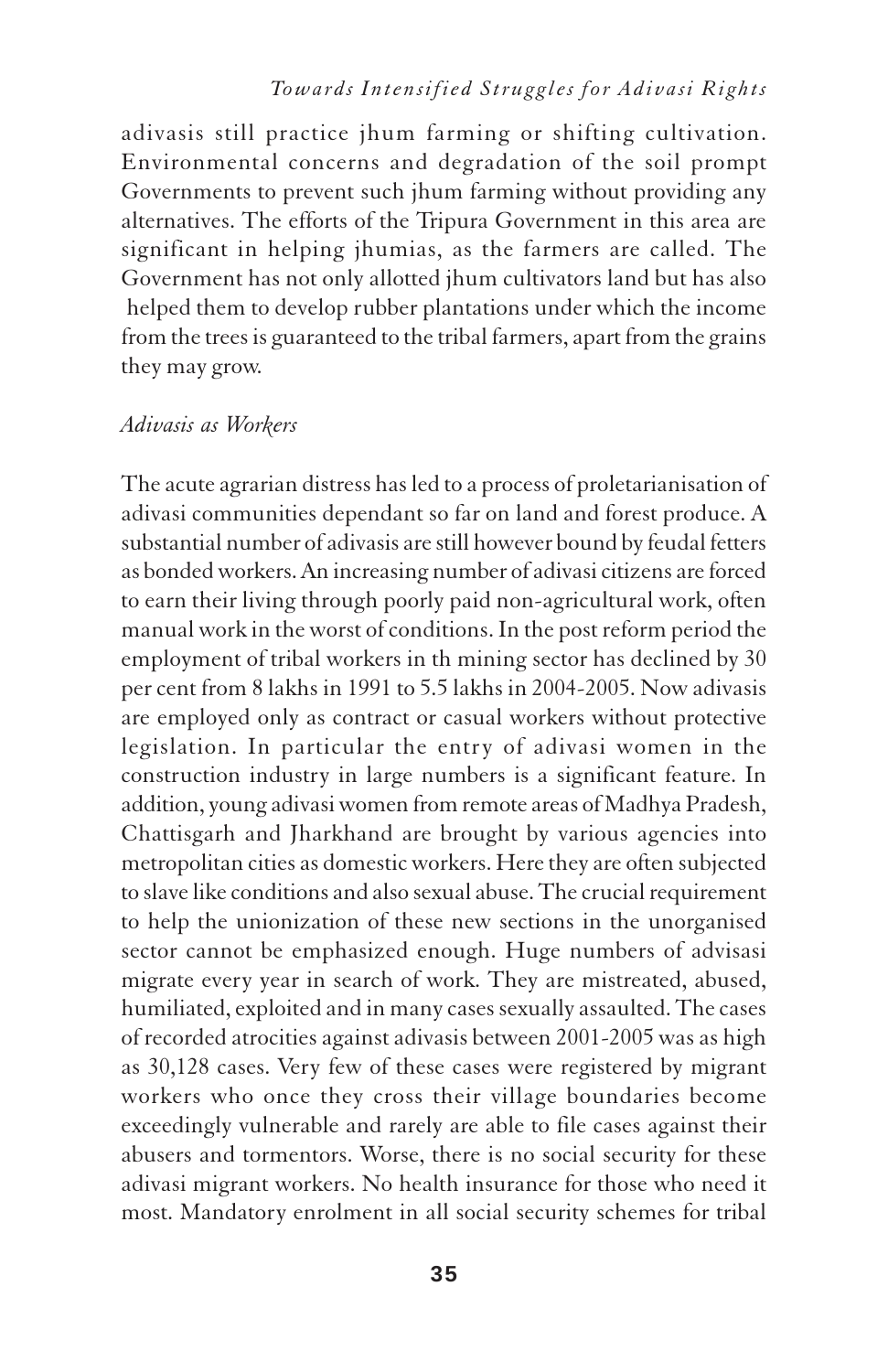workers in the unorganized sector and stringent punishment to contractors who deny them a minimum wage are urgently required. A fairly large number of adivasi women are employed in the ICDS and as accredited social health activists (ASHAs) in the National Rural Health Mission. While this is a positive development, those working in remote areas are denied the same wages as those working in the plains on the basis of low populations in remote tribal habitations. The anganwadis there are called mini-anganwadis and the standards are lower. This of course is highly objectionable. The tribal ICDS workers or ASHAs deserve rewards for their work in such difficult terrains, but in the present policy of giving them lower wages in the name of mini anganwadis punishes them for serving adivasis in remote areas. There is an urgency for trade unions to take up the demands of adivasis workers specifically and mobilize the entire working classes in their support.

# *Aspirations of Adivasi Youth*

Even as traditional occupations of adivasis are destroyed, the frustrations and aspirations of adivasi youth have increased. An increasing number of adivasi youth are joining schools, many of them are in hostels. But to what end? Having worked so hard to pass their examinations, denied the infrastructural support that most other students get, these young men and women return to their villages, their hopes and aspirations destroyed. There are no vocational institutes or training facilities for different professions in adivasi areas. This is an important demand which could open up more avenues of employment for our adivasi youth.

Neo-liberal policies have negatively impacted on the constitutional rights of adivasis for reservations in employment.Reservation of jobs for adivasi communities has shown a decreasing trend given the ban on Government recruitments and the huge cuts in recruitments in the public sector. The percentage of STs in public services has declined from 6.07 percent in 2004 to 5.83 percent in 2006,. Most of this decline has been in Group D employment on which there is a moratorium on recruitment by the Central government. At the same time there is no uniformity in reservation of seats for ST people in state level public services. It is essential to address the issues of adivasi youth.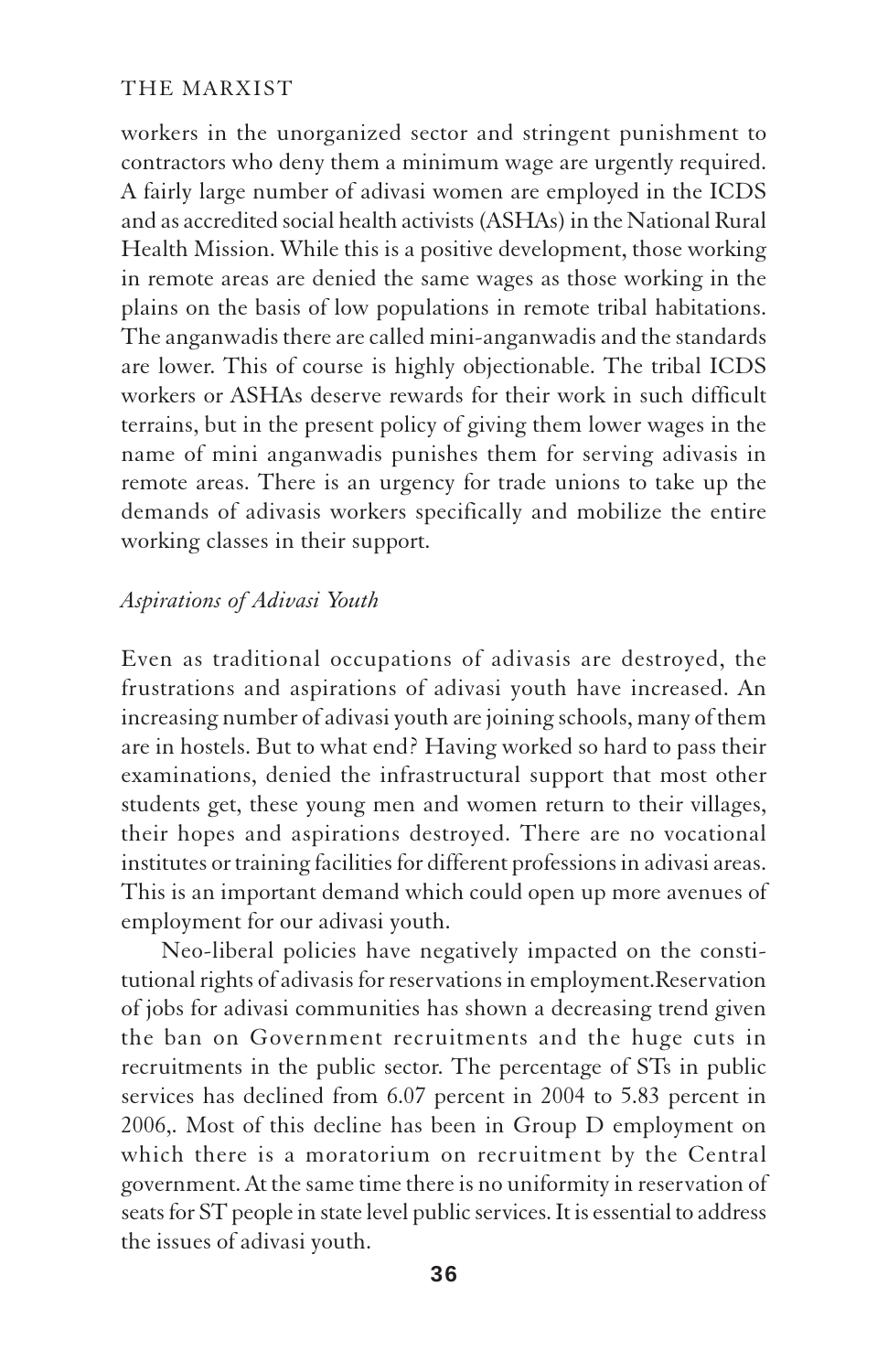# *Prevent Imposition in the Name of Indian Culture*

Today tribal identities are sought to be manipulated by capitalist as well as communal forces. In a recent example of how the communal forces work, in Jharkhand, the RSS-BJP combine has tried to hijack a demand raised by some adivasi groups for inclusion in the census of 'Sarna" as a religion practiced by adivasis. According to the groups it is unfair to expect adivasis to list themselves as Hindu or Christian or any other of the "recognised" religions as they as adivasis follow different practices. The BJP immediately supported them but added that Sarna was part of the Hindu family just as Buddhism and Sikhism is. This forcible assimilation by a dominant religious identity is part of the communal agenda of the RSS-BJP mainly directed in this case against the Christians whom they accuse of forcibly converting adivasis. These political mobilizations in the name of religion do great damage to adivasi unity, culture and identity and can be seen in operation in many States, sometimes with terrible consequences as in Kandhamal. At the same time, there is a real danger of extinction of some of the Primitive Adivasi groups now officially designated as Particularly Vulnerable groups (PVG). Approximately 75 such groups have been identified. But because of an absence of a comprehensive approach to ensure survival and for their all round development, their rich heritage is on the verge of being lost. Governments should be forced to take some positive measures to specifically address the problems of the PVGs. Some NGOs wrongly glorify adivasi cultures as a monolithic system. For the CPI(M), a democratic approach to such issues would require defence of adivasi languages, right to their beliefs, customs, traditions while at the same time resisting retrograde practices such as witch hunting or denial of adivasi women's right to land which still exists in many parts of India.

# *Mobilise, Organise, Resist*

The formation of the Adivasi Adhikar Rashtriya Manch should give a fresh focus and impetus to the struggle for adivasi rights. In large parts of India, adivasi communities are vulnerable to inhuman exploitation reflected in chronic malnutrition, illness, and poverty. The multi-dimensional nature of the situation they face today with